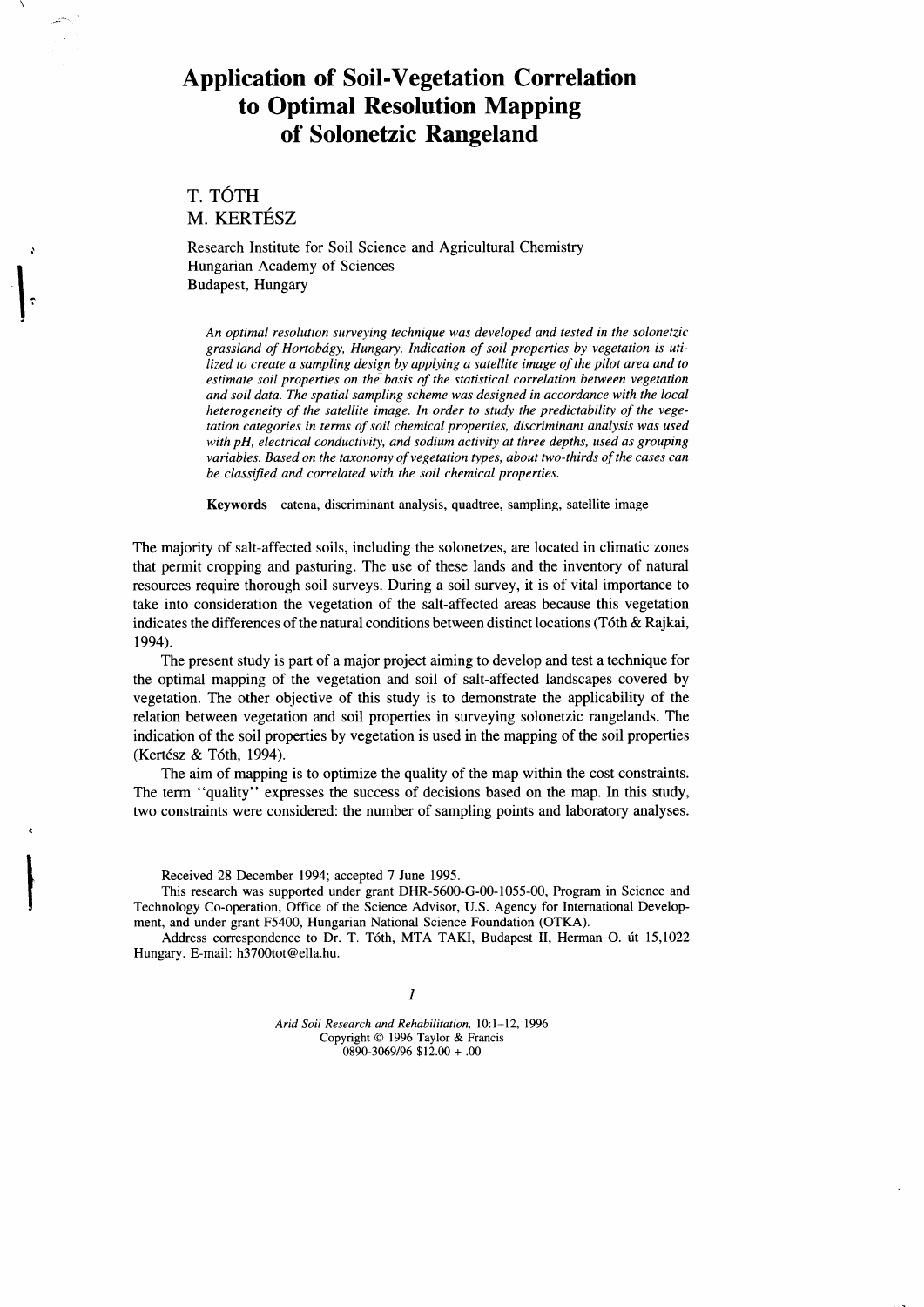The optimization of a survey requires the use of as much previous knowledge of the sample site and results of analyses as possible. The following should be considered:

- . spatial-temporal pattern of surveyed properties
- ' statistical relation between the spatial-temporal patterns
- ' significance of measurable variables in the determination of surveyed properties
- ' ancillary data sources, such as maps and remotely sensed data
- . cost of sampling, analyses, and ancillary data.

Since during the dry season the soil moisture status changes in the sample site, in the present survey the temporal variation of the soil properties has been ignored, and we use analysis data of samples collected in one field campaign. The spatial pattern of the sample site was considered in the sampling design, applying a satellite image of the site. The examination of the statistically valid relation between vegetation and soil is one of the major goals of the present study. Based on previous studies (Rajkai et al., 1988; Tóth & Rajkai, 1994), a limited set of studied variables was selected that is informative about the ecological limitations posed by the soils and that requires relatively inexpensive analyses.

#### Materials and Methods

#### Natural Conditions of the Study Area

Hortobágy National Park, where the study was carried out, has been dedicated to protect the largest area of solonetzic grassland of central Europe, the preservation of the nesting area of more than 200 bird species and the conservation of ancient animal husbandry and land use. It is situated between  $47'45''$  and  $47'25''$  N and  $20'55''$  and  $21'20''$  E.

The area is very flat; the mean elevation above sea level is between 88 and 92 m in most of the area. The highest points are ancient burying places built by nomadic peoples in the previous millennia, the maximal elevation being 105 m. The average air temperature is  $-4.5^{\circ}$ C in January and 21.5°C in July. The long-term mean annual precipitation is 540 mm. During summer the climate is semiarid to semihumid.

As a part of the Great Hungarian Plain, the formation of the region of Hortobágy was dominated by the effect of rivers. The regulation and control of the river flows and of the drainage of the area in the last 15 decades have caused drastic changes in the environment: the territory dried out and the area, which was influenced by periodic floods and the fluctuation of saline groundwater, now appears as salt-affected landscape. The highest patches (which were never flooded) are covered by chernozem soils, and hydromorphic soils are found on the lower areas (Tóth & Kertész, 1993).

Due to the extreme physical and chemical conditions for plant growth, the vegetation of solonetz soils reflects the soil conditions exceptionally well. Based on the vegetation, it is not only possible to predict the fertility of the plots but also to predict the soil type in most cases. Cross-classification systems to match the soil types with the plant associations were elaborated, such as the system of Bodrogközy (1965) (Figure 1). Some data of the typical plant associations are shown in Table l.

#### Sampling Design

During the planning of the sampling, the following two points were considered.

l. The spatial density of the sampling points should follow the spatial heterogeneity of the study site. As the spatial heterogeneity of the soil cover was not known

| <b>Habitat</b><br><u>type</u><br><b>Typical</b><br>vegetation | a.<br>te<br>Ĥ.  |
|---------------------------------------------------------------|-----------------|
| Genetic<br>soil type                                          | Pe<br>SO.<br>sa |
| <u>US Soil Tax.</u><br>Great group                            | Ha              |

before the heterogene cover. The Thus it wa the hetero assumptior correlation

2. Such soil p Iogical cor soluble salt inexpensive type of bota be perform ified to rea Rajkai, 199. From the sa measured i percentage close correli 1994).

For locating the data source. We aim points was the func

 $\overline{2}$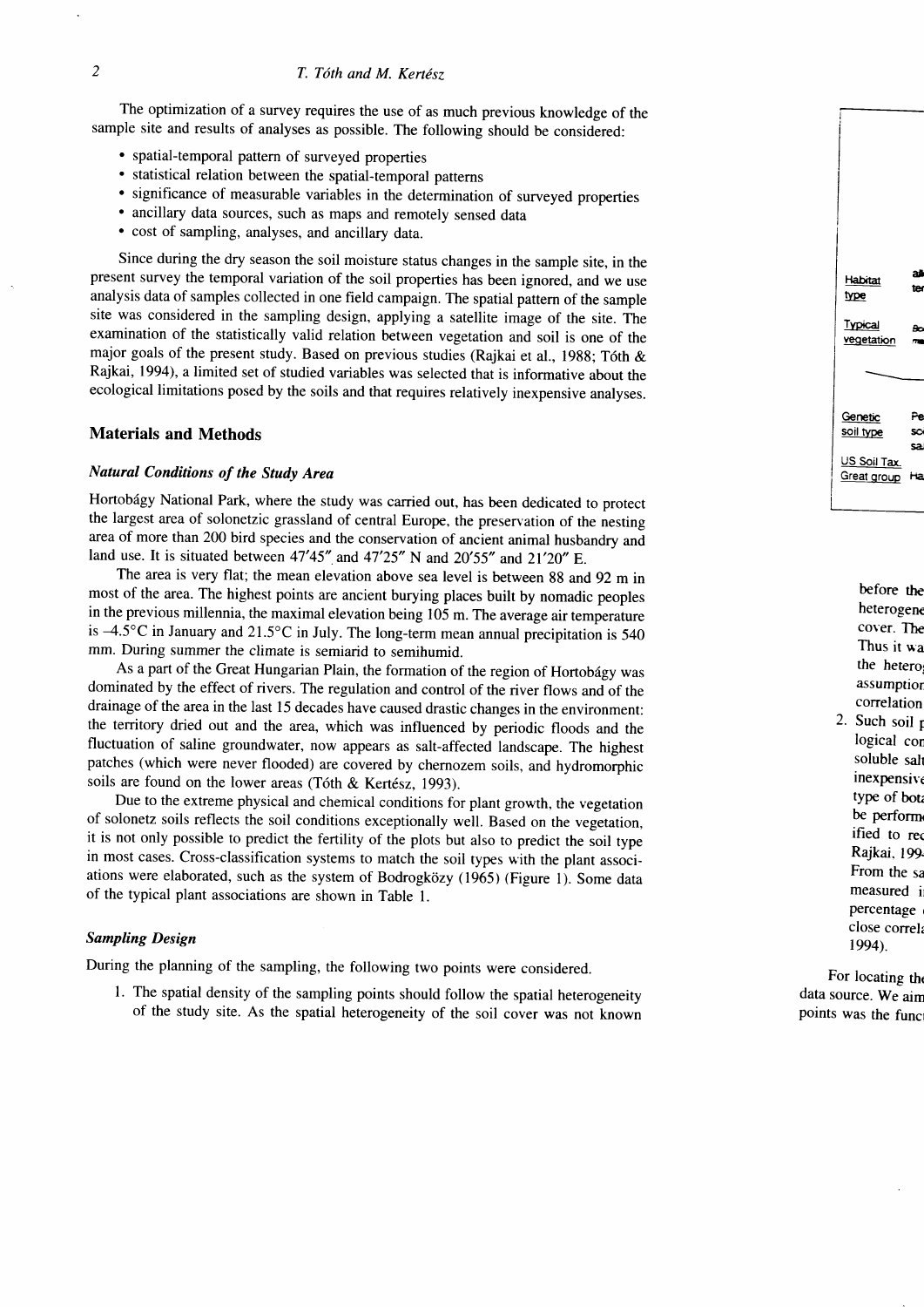

Figure 1. Soils and vegetation in the study region.

before the survey, it was considered indirectly. It was assumed that the local heterogeneity of the vegetation corresponds to the local heterogeneity of the soil cover. The satellite images of the study site reflected well the vegetation pattern. Thus it was assumed that the heterogeneity of the satellite image corresponded to the heterogeneity of the soil cover as well. It must be noted that a stronger assumption is that there would be global (i.e., valid for the whole image applied) correlation between soil properties and image density values.

2. Such soil properties should be mapped that are informative on the limiting ecological conditions of the solonetzic grassland, such as pH, sodium, and total soluble salt concentration, and that at the same time can be measured relatively inexpensively. The botanical recording (i.e., registration of dominant species and type of botanical association) is the most inexpensive sampling method. It should be performed by a botanist versed in plant classification and ecology and qualified to recognize the plant associations. Based on previous results (Tóth  $\&$ Rajkai, 1994), it was decided to take soil samples only from the upper 30-cm layer. From the samples, only pH,  $Na^+$  activity ( $pNa$ ), and electrical conductivity (EC) measured in water-saturated soil paste were determined. Exchangeable Na<sup>+</sup> percentage or Na<sup>+</sup> adsorption ratio were not measured, since the latter showed close correlation with the properties measured in saturated paste (Kertész & Tóth, 1994).

For locating the sampling points, a remotely sensed image was used as an ancillary data source. We aimed to make a sampling design where the local density of the sampling points was the function of the local heterogeneity of the satellite image.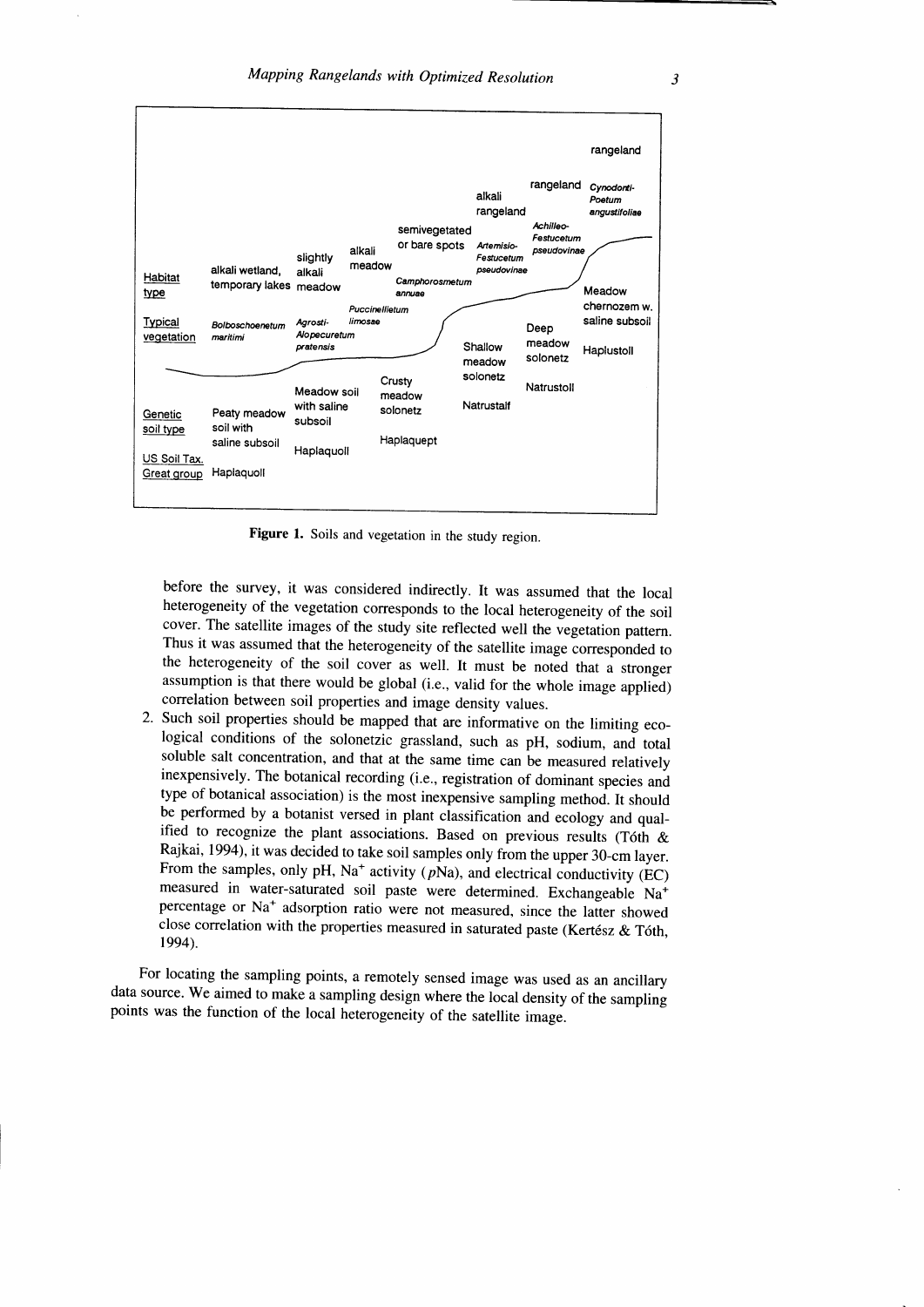| Characterization of some plant associations of the study site |           |           |           |           |             |
|---------------------------------------------------------------|-----------|-----------|-----------|-----------|-------------|
|                                                               | Cyp       | AchF      | ArtF      | AgrA      | <b>Bolb</b> |
| Total plant cover $(\%)$                                      | 100       | 96        | 90        | 97        | 100         |
| No. of species with constancy $>2$                            | 27        | 12        | 8         | 13        | 5           |
| Species with constancy of 5                                   |           |           |           |           |             |
| Achillea collina L.                                           | $\ddot{}$ | $\div$    |           |           |             |
| Agropyron repens P. B.                                        | $\ddot{}$ |           |           |           |             |
| Agrostis stolonifera L.                                       |           |           |           | $\ddot{}$ |             |
| Alopecurus pratensis L.                                       |           |           |           | $\ddot{}$ |             |
| Artemisia santonicum L.                                       |           |           | $\ddot{}$ |           |             |
| Bolboschoenus maritimus (L.) Palla                            |           |           |           |           | $\ddot{}$   |
| Euphorbia cyparissias L.                                      | $\div$    |           |           |           |             |
| Festuca pseudovina Hackel ap Wiesb.                           |           | $\ddot{}$ | $\ddot{}$ |           |             |
| Festuca rupicola Heuff.                                       | $\ddot{}$ |           |           |           |             |
| Galium verum L.                                               | $\ddot{}$ |           |           |           |             |
| Koeleria cristata (L.) Pers. em. Borb.                        | $\ddot{}$ |           |           |           |             |
| Poa angustifolia L.                                           | $\ddot{}$ |           |           |           |             |
| Poa bulbosa L.                                                | $\ddot{}$ |           |           |           |             |
| Soil properties in $0-10$ cm                                  |           |           |           |           |             |
| $EC(S \, m^{-1})$ in saturated paste                          | 0.037     | 0.051     | 0.148     | 0.004     | 0.088       |
| <b>SAR</b>                                                    | 4.8       | 6.1       | 14.2      | 9.6       | 11.5        |
| pH in 1:2.5 $H_2O$                                            | 5.89      | 6.12      | 7.50      | 6.50      | 7.75        |

Table 1 Characterization of course plant associations of the study sit

Plant associations are CynP, Cynodonti-Poëtum angustifoliae (Rapaics, 1926) Soó (1957); AchF, Achilleo-Festucetum pseudovinae (Magyar, 1928) Soó (1945); ArtF, Artemisio-Festucetum pseudovinae (Rapaics, 1927) Soó (1933); AgrA, Agrosti-Alopecuretum pratensis Soó (1933) 1947; Bolb, Bolboschoenetum maritimi continentale Soó (1927) 1957.

Data were quoted from Varga (1984) and from this study. SAR, the sodium adsorption ratio, was calculated according to Kertész and Tóth (1994).

To achieve this task, first, a map of the satellite image was compiled. The method applied is described in detail by Kertész et al. (1994). The map consisted of a predefined number of patches, and in each patch a potential sampling point was allocated. Within a patch of the map, the value belonging to the pixels (the gray tone of the pixel) is equal to the average of the values of the corresponding pixels of the image (values of panchromatic density). In other words, the patches of the map indicate the mean density of the corresponding fragments in the image. Due to the fact that the pixels of the map correspond to the pixels of the satellite image, the difference between the map and the image, i.e., the measure of loss of detail during the mapping, can be easily calculated by comparing the corresponding pixel values.

The map was compiled by an iterative procedure. The satellite image applied was square shaped with side lengths an integer power of 2 expressed by pixels. At the beginning the map consisted of one homogeneous patch, which was divided into four parts in the first step. In the second step, from among the four squares the one that contributed the most to the difference between the map (not more than four patches) and the remotely sensed image was selected for division. In this way, we had a map consisting of three larger squares (each corresponding to one-fourth of the area of the image) and four smaller squares (each covering one-sixteenth of the image). In the third step, once again the square

contributing th W26 selected as the predetermin be expressed w graphs are call computers (San The differe  $f$  divergence,  $a$ in the case of (Csiszár, 1975).

and

where  $p$  and  $q$  as  $f(1) = 0$ . The *i* distribution and a conditions were measure is

 $\boldsymbol{L}$ 

and

where map( $Q$ ) is pixel  $i$  of the ima is number of pixe The measure such distributions.

where image'<sub>i</sub> = i information has be The panchrom July 1990 and con represent an area c

 $\overline{4}$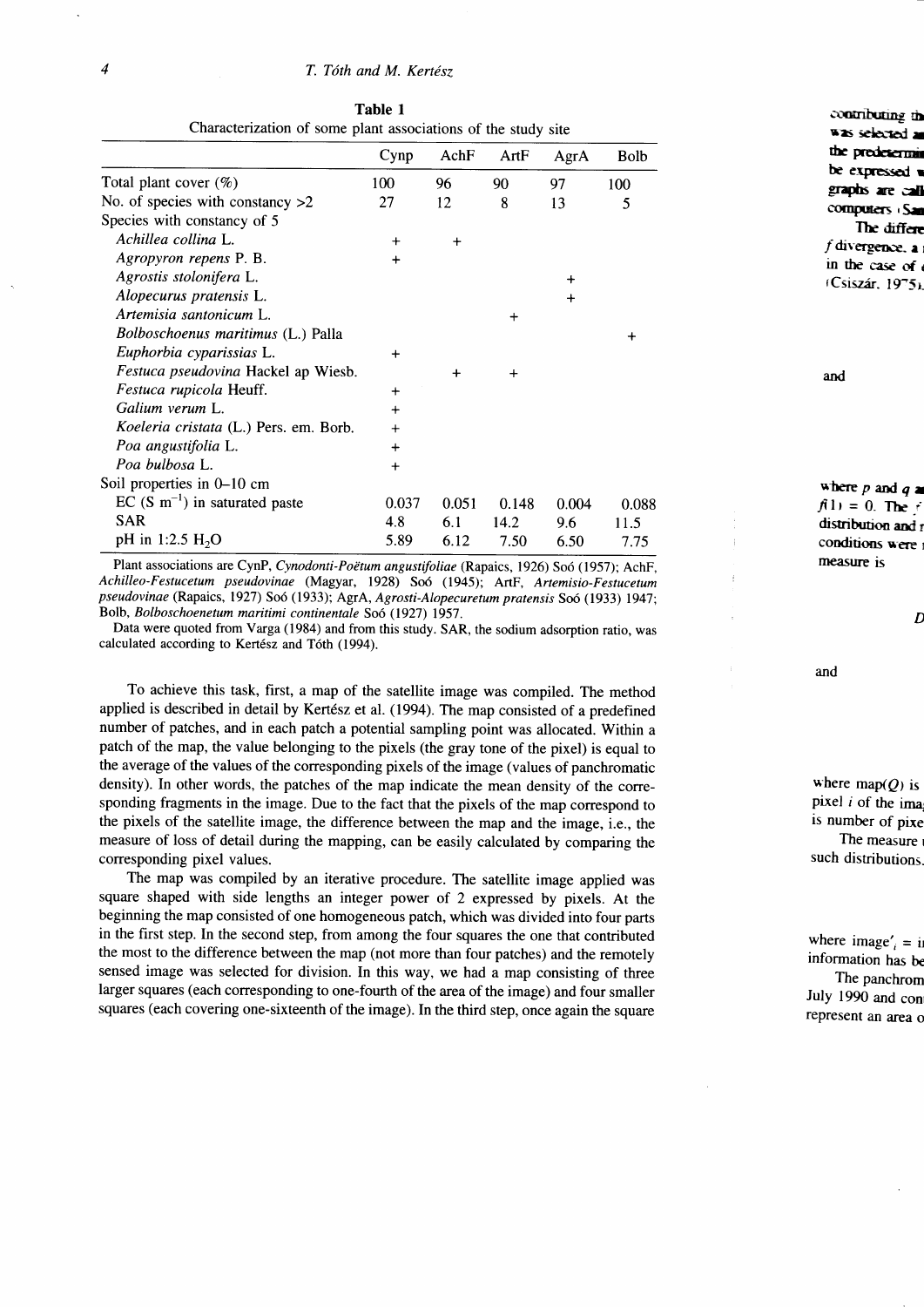contributing the most to the difference between the remotely sensed image and the map was selected and divided into four parts. These successive divisions were continued until the predetermined number of patches was reached. The pattern of the resultant map can be expressed with a graph that represents the divisions of the squares. These types of graphs are called "quadtree" and are utilized extensively for the storage of maps in computers (Samet, 1990).

The difference between the remotely sensed image and the map was measured with  $f$  divergence, a nonparametric measure, which can be calculated by the comparison made in the case of each element (in this work, for each pixel) of the discrete distributions (Csiszár, 1975). The formula of the  $f$  divergence is

$$
D_f(p/q) = \sum_{i=1}^M p_i f(p_i/q_i)
$$

and

$$
\sum_{i=1}^{M} p_i = \sum_{i=1}^{M} q_i = 1 \qquad p_i \neq 0 \qquad q_i \neq 0
$$

where p and q are discrete distributions of M elements, f is a fixed convex function, and  $f(1) = 0$ . The *f* divergence was selected because it has no limitation on the type of distribution and requires neither homogeneity nor stationarity, as it was assumed that those conditions were not met in the case of the satellite image of the sample site. The selected measure is

$$
D[\text{image}/\text{map}(Q)] = \sum_{i=1}^{M} \text{image}_i / \text{SUM} \log[\text{image}_i / \text{map}(Q)_i]
$$

and

$$
SUM = \sum_{i=1}^{M} image_i = \sum_{i=1}^{M} map_i
$$

where map(Q) is the map described by the quadtree Q, image, is the value (density) of pixel *i* of the image, map( $Q$ )<sub>i</sub> is the value of pixel *i* of the map with Q quadtree, and M is number of pixels.

The measure used by the authors is a modified version of the Kullback divergence for such distributions, which do not sum to l:

$$
D(\text{image}/\text{map}) = D_{\text{Kullback}}(\text{image}/\text{map}')
$$

where image'<sub>i</sub> = image<sub>i</sub>/SUM and map'<sub>i</sub> = map<sub>i</sub>/SUM. The measure shows how much information has been lost during mapping.

The panchromatic SPOT satellite image applied for the sampling design was taken in July 1990 and contained  $512 \times 512$  pixels of  $10 \times 10$  m nominal size (Figure 2), which represent an area of approximately  $5 \times 5$  km. Based on the image, a map of 256 patches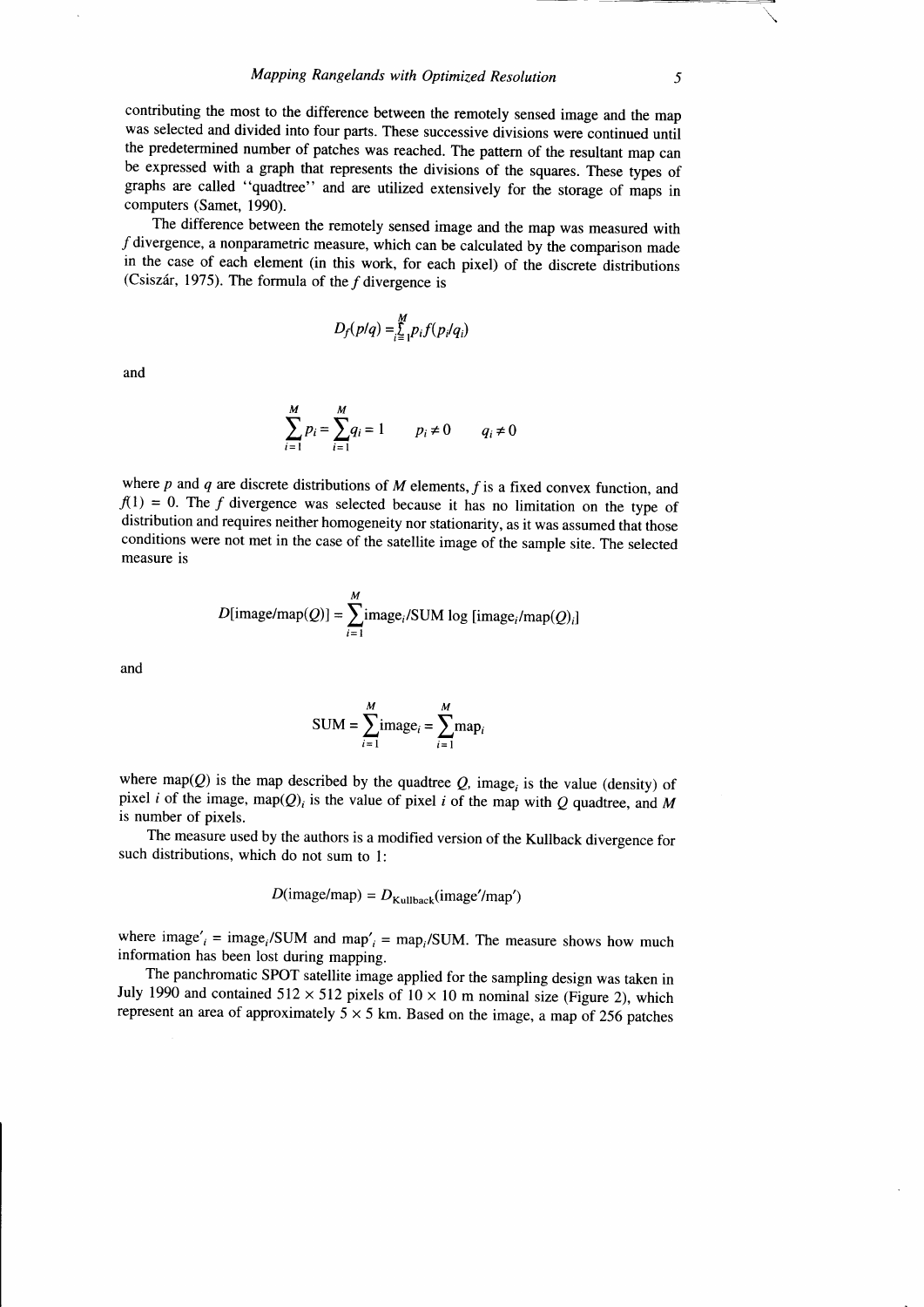

Figure 2. The SPOT (@SPOTIMAGE) panchromatic image used. The image consists of  $512 \times 512$ pixels and represents an area of  $5120 \times 5120$  m.

was made. The sampling points were allocated in the centers of the patches (Figure 3). Csillag et al. (1992) studied the sampling performance of such designs using spatially structured noise added to smaller parts of the same satellite image that had been applied in the present study. According to the results, the reconstruction of the spatial pattern of an area is more precise if it is based on sampling done with this algorithm than if it is sampled randomly or regularly.

#### Geodesy Applied

The predetermined sampling points were located in the field by geodetic procedures. The basic point of the field geodesy system was an ancient tumulus of 4-m height, and the basic orientation was determined by a church tower that was visible from the tumulus. The measurements were carried out by using a theodolite with an infrared distance meter with a 900-m range. Based on repeated determinations, the accumulated error of the field geodesy (from the base point to the furthest points) was estimated to be no greater than 3 m. The adjustment error between the local geodetic system and the remotely sensed image was not detectable; thus it must be smaller than 10 m, the pixel size.

## Field Recordings and Laboratory Analyses

The field sampling was performed in June and early July 1992. At the sampling points, soil samples were taken in l0-cm-depth increments from the surface to 30 cm. Plant species were recorded in  $25 \times 25$  cm squares. Small sampling units were used in order to minimize the chance of meeting borders of vegetation patches in the often extremely

heterogeneous taxonomy of pl  $\mathbf{v}$ arr ovenielia New stass electrodes  $25P$ Ne i $e^-$ Discrim cEntricon com he n

#### Results a

were expressed

#### Perform

Studies have bee of the traditional gram of the par estimation of the  $tW$ ebster. 1985. rty c<del>alars</del>

The  $\bm{\sigma}$  $\bm{s}$  located a spatially indepen between the poi



Figure 3. Positions 61O m.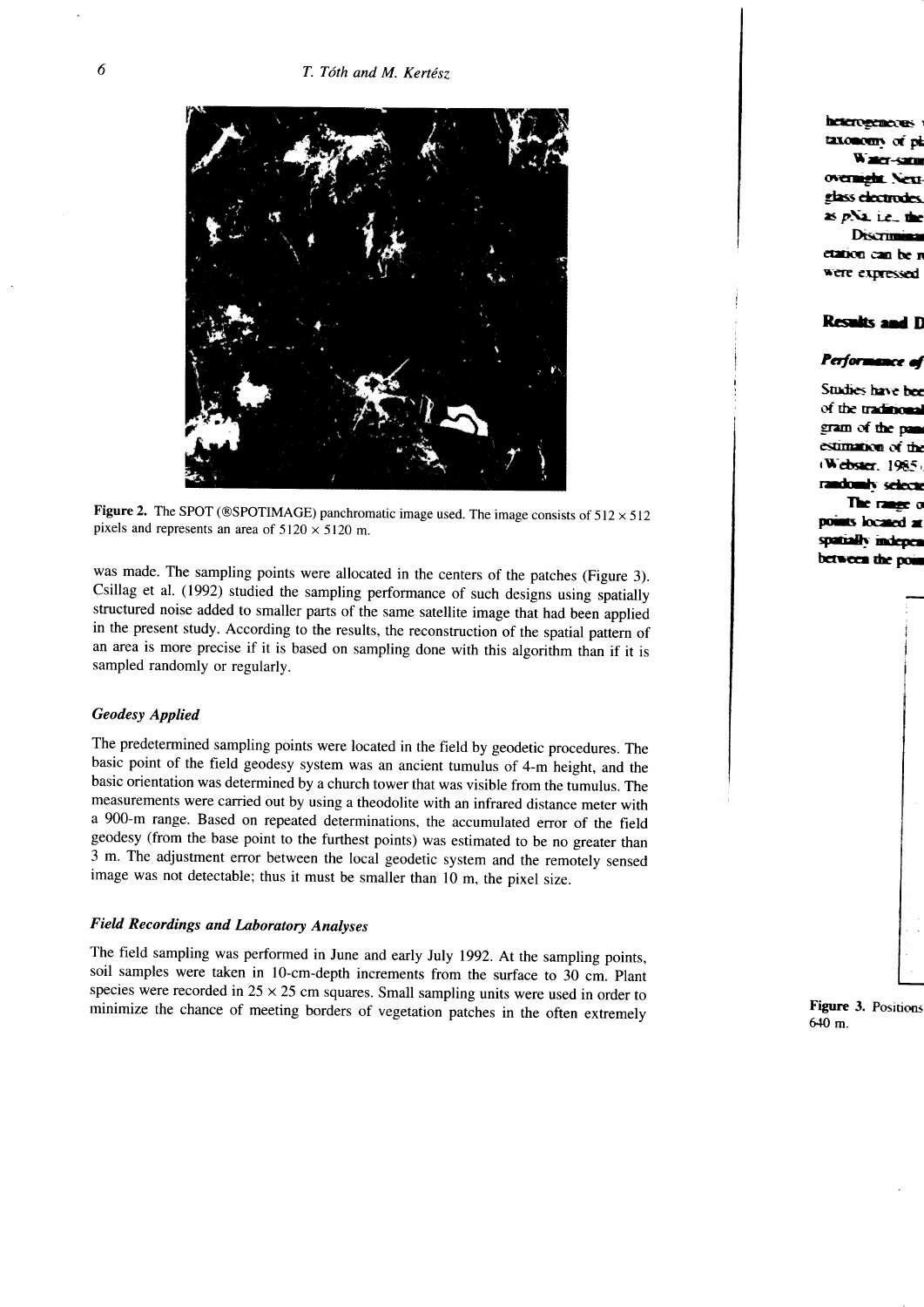heterogeneous vegetation. The categorization of the vegetation types was based on the taxonomy of plant associations but also included weedy types.

Water-saturated paste was prepared from the soil samples and left to equilibrate overnight. Next-day electrical conductivity was measured with conductivity cells, pH with glass electrodes, and sodium ion activity with ion selective electrodes, this latter expressed as  $p\text{Na}$ , i.e., the negative logarithm of the concentration (mol  $L^{-1}$ ).

Discriminant analysis was used to study how much the field categorization of vegetation can be reproduced based on the linear combinations of the soil data. The results were expressed in terms of the ratio of matching of the two categories.

#### Results and Discussion

#### Performance of the Algorithm for the Allocation of Sampling Points

Studies have been done on how the planned sampling density can satisfy the requirements of the traditional mapping and geostatistical evaluation (Burgess et al., 1981). The variogram of the panchromatic density of the remotely sensed image was calculated, i.e., the estimation of the variance of the difference of pairs of values as the function of distance (Webster, 1985). During the calculation, not all data were used, only the data of 256 randomly selected points.

The range of the fitted spherical variogram was 619 m (Figure 4). This shows that points located at an average distance of 619 m from each other can be considered to be spatially independent. The sample of the 256 points represents a 320-m average distance between the points, and this is suitable for map compilation. Although the requirement of

|               | ana II a II ama ama ama an II<br>I II ama ama ama ama ama an II                                                                                                                                                                                                                                                                                                                                                                                           |  |                                                                                                                                              |                                                                                                                                                                                                                                                                                                                                                                                                  |                                                                                                                                                             |                     |
|---------------|-----------------------------------------------------------------------------------------------------------------------------------------------------------------------------------------------------------------------------------------------------------------------------------------------------------------------------------------------------------------------------------------------------------------------------------------------------------|--|----------------------------------------------------------------------------------------------------------------------------------------------|--------------------------------------------------------------------------------------------------------------------------------------------------------------------------------------------------------------------------------------------------------------------------------------------------------------------------------------------------------------------------------------------------|-------------------------------------------------------------------------------------------------------------------------------------------------------------|---------------------|
|               |                                                                                                                                                                                                                                                                                                                                                                                                                                                           |  |                                                                                                                                              |                                                                                                                                                                                                                                                                                                                                                                                                  |                                                                                                                                                             |                     |
|               |                                                                                                                                                                                                                                                                                                                                                                                                                                                           |  |                                                                                                                                              |                                                                                                                                                                                                                                                                                                                                                                                                  |                                                                                                                                                             |                     |
|               |                                                                                                                                                                                                                                                                                                                                                                                                                                                           |  |                                                                                                                                              |                                                                                                                                                                                                                                                                                                                                                                                                  |                                                                                                                                                             |                     |
|               |                                                                                                                                                                                                                                                                                                                                                                                                                                                           |  |                                                                                                                                              |                                                                                                                                                                                                                                                                                                                                                                                                  |                                                                                                                                                             |                     |
|               |                                                                                                                                                                                                                                                                                                                                                                                                                                                           |  |                                                                                                                                              |                                                                                                                                                                                                                                                                                                                                                                                                  |                                                                                                                                                             |                     |
|               |                                                                                                                                                                                                                                                                                                                                                                                                                                                           |  |                                                                                                                                              |                                                                                                                                                                                                                                                                                                                                                                                                  |                                                                                                                                                             |                     |
|               |                                                                                                                                                                                                                                                                                                                                                                                                                                                           |  |                                                                                                                                              |                                                                                                                                                                                                                                                                                                                                                                                                  |                                                                                                                                                             |                     |
|               |                                                                                                                                                                                                                                                                                                                                                                                                                                                           |  |                                                                                                                                              |                                                                                                                                                                                                                                                                                                                                                                                                  |                                                                                                                                                             |                     |
|               |                                                                                                                                                                                                                                                                                                                                                                                                                                                           |  |                                                                                                                                              |                                                                                                                                                                                                                                                                                                                                                                                                  |                                                                                                                                                             | $\hat{\mathcal{E}}$ |
|               |                                                                                                                                                                                                                                                                                                                                                                                                                                                           |  |                                                                                                                                              |                                                                                                                                                                                                                                                                                                                                                                                                  |                                                                                                                                                             |                     |
|               |                                                                                                                                                                                                                                                                                                                                                                                                                                                           |  |                                                                                                                                              |                                                                                                                                                                                                                                                                                                                                                                                                  |                                                                                                                                                             |                     |
|               |                                                                                                                                                                                                                                                                                                                                                                                                                                                           |  |                                                                                                                                              |                                                                                                                                                                                                                                                                                                                                                                                                  |                                                                                                                                                             |                     |
|               |                                                                                                                                                                                                                                                                                                                                                                                                                                                           |  |                                                                                                                                              |                                                                                                                                                                                                                                                                                                                                                                                                  |                                                                                                                                                             |                     |
|               |                                                                                                                                                                                                                                                                                                                                                                                                                                                           |  |                                                                                                                                              |                                                                                                                                                                                                                                                                                                                                                                                                  |                                                                                                                                                             |                     |
|               |                                                                                                                                                                                                                                                                                                                                                                                                                                                           |  |                                                                                                                                              |                                                                                                                                                                                                                                                                                                                                                                                                  |                                                                                                                                                             |                     |
|               | $\label{eq:2.1} \mathcal{L}_{\mathcal{A}}(x) = \mathcal{L}_{\mathcal{A}}(x) = \mathcal{L}_{\mathcal{A}}(x) = \frac{1}{2} \sum_{i=1}^n \mathcal{L}_{\mathcal{A}}(x) \mathcal{L}_{\mathcal{A}}(x) = \frac{1}{2} \sum_{i=1}^n \mathcal{L}_{\mathcal{A}}(x) \mathcal{L}_{\mathcal{A}}(x)$                                                                                                                                                                     |  |                                                                                                                                              |                                                                                                                                                                                                                                                                                                                                                                                                  |                                                                                                                                                             |                     |
|               |                                                                                                                                                                                                                                                                                                                                                                                                                                                           |  |                                                                                                                                              |                                                                                                                                                                                                                                                                                                                                                                                                  |                                                                                                                                                             |                     |
|               |                                                                                                                                                                                                                                                                                                                                                                                                                                                           |  |                                                                                                                                              |                                                                                                                                                                                                                                                                                                                                                                                                  |                                                                                                                                                             |                     |
|               |                                                                                                                                                                                                                                                                                                                                                                                                                                                           |  |                                                                                                                                              |                                                                                                                                                                                                                                                                                                                                                                                                  |                                                                                                                                                             |                     |
|               |                                                                                                                                                                                                                                                                                                                                                                                                                                                           |  |                                                                                                                                              |                                                                                                                                                                                                                                                                                                                                                                                                  |                                                                                                                                                             |                     |
|               |                                                                                                                                                                                                                                                                                                                                                                                                                                                           |  |                                                                                                                                              |                                                                                                                                                                                                                                                                                                                                                                                                  |                                                                                                                                                             |                     |
|               |                                                                                                                                                                                                                                                                                                                                                                                                                                                           |  |                                                                                                                                              |                                                                                                                                                                                                                                                                                                                                                                                                  |                                                                                                                                                             |                     |
|               |                                                                                                                                                                                                                                                                                                                                                                                                                                                           |  |                                                                                                                                              |                                                                                                                                                                                                                                                                                                                                                                                                  |                                                                                                                                                             |                     |
|               |                                                                                                                                                                                                                                                                                                                                                                                                                                                           |  |                                                                                                                                              |                                                                                                                                                                                                                                                                                                                                                                                                  |                                                                                                                                                             |                     |
|               | $\mathcal{L}(\mathcal{L}^{\mathcal{L}}(\mathcal{L}^{\mathcal{L}}(\mathcal{L}^{\mathcal{L}}(\mathcal{L}^{\mathcal{L}}(\mathcal{L}^{\mathcal{L}}(\mathcal{L}^{\mathcal{L}}(\mathcal{L}^{\mathcal{L}}(\mathcal{L}^{\mathcal{L}}(\mathcal{L}^{\mathcal{L}}(\mathcal{L}^{\mathcal{L}}(\mathcal{L}^{\mathcal{L}}(\mathcal{L}^{\mathcal{L}}(\mathcal{L}^{\mathcal{L}}(\mathcal{L}^{\mathcal{L}}(\mathcal{L}^{\mathcal{L}}(\mathcal{L}^{\mathcal{L}}(\mathcal{L}$ |  | $\mathcal{F}^{\text{c}}_{\text{c}}(\mathcal{F})$                                                                                             |                                                                                                                                                                                                                                                                                                                                                                                                  | $\mathcal{L}_{\mathcal{A}}$ and $\mathcal{L}_{\mathcal{A}}$ and $\mathcal{L}_{\mathcal{A}}$ and $\mathcal{L}_{\mathcal{A}}$ and $\mathcal{L}_{\mathcal{A}}$ |                     |
|               |                                                                                                                                                                                                                                                                                                                                                                                                                                                           |  |                                                                                                                                              |                                                                                                                                                                                                                                                                                                                                                                                                  |                                                                                                                                                             |                     |
| $\frac{1}{2}$ | $\frac{1}{2}$ , $\frac{1}{2}$ , $\frac{1}{2}$                                                                                                                                                                                                                                                                                                                                                                                                             |  | $\label{eq:1} \frac{1}{\sqrt{2}}\left(\frac{1}{\sqrt{2}}\right)^{2} \left(\frac{1}{\sqrt{2}}\right)^{2} \left(\frac{1}{\sqrt{2}}\right)^{2}$ |                                                                                                                                                                                                                                                                                                                                                                                                  |                                                                                                                                                             |                     |
|               |                                                                                                                                                                                                                                                                                                                                                                                                                                                           |  |                                                                                                                                              |                                                                                                                                                                                                                                                                                                                                                                                                  | $\mathcal{A}(\mathcal{A})$ , and $\mathcal{A}(\mathcal{A})$ , and                                                                                           |                     |
|               |                                                                                                                                                                                                                                                                                                                                                                                                                                                           |  |                                                                                                                                              |                                                                                                                                                                                                                                                                                                                                                                                                  |                                                                                                                                                             |                     |
|               | $\begin{array}{c} \begin{array}{c} 0.0000 \\ 0.0000 \end{array} \\ \begin{array}{c} 0.0000 \\ 0.0000 \end{array} \end{array}$                                                                                                                                                                                                                                                                                                                             |  |                                                                                                                                              |                                                                                                                                                                                                                                                                                                                                                                                                  | $\frac{1}{2}\left(\frac{1}{2}\right)^2\left(\frac{1}{2}\right)^2+\frac{1}{2}\left(\frac{1}{2}\right)^2$                                                     |                     |
|               |                                                                                                                                                                                                                                                                                                                                                                                                                                                           |  |                                                                                                                                              | $\epsilon_{\rm{eff}}$ , $\epsilon_{\rm{eff}}$                                                                                                                                                                                                                                                                                                                                                    |                                                                                                                                                             |                     |
|               |                                                                                                                                                                                                                                                                                                                                                                                                                                                           |  |                                                                                                                                              |                                                                                                                                                                                                                                                                                                                                                                                                  |                                                                                                                                                             |                     |
|               |                                                                                                                                                                                                                                                                                                                                                                                                                                                           |  |                                                                                                                                              |                                                                                                                                                                                                                                                                                                                                                                                                  |                                                                                                                                                             |                     |
|               | in P                                                                                                                                                                                                                                                                                                                                                                                                                                                      |  |                                                                                                                                              |                                                                                                                                                                                                                                                                                                                                                                                                  |                                                                                                                                                             |                     |
|               |                                                                                                                                                                                                                                                                                                                                                                                                                                                           |  |                                                                                                                                              | $\label{eq:2.1} \frac{1}{2} \int_{\mathbb{R}^3} \frac{1}{\sqrt{2\pi}} \int_{\mathbb{R}^3} \frac{1}{\sqrt{2\pi}} \int_{\mathbb{R}^3} \frac{1}{\sqrt{2\pi}} \int_{\mathbb{R}^3} \frac{1}{\sqrt{2\pi}} \int_{\mathbb{R}^3} \frac{1}{\sqrt{2\pi}} \int_{\mathbb{R}^3} \frac{1}{\sqrt{2\pi}} \int_{\mathbb{R}^3} \frac{1}{\sqrt{2\pi}} \int_{\mathbb{R}^3} \frac{1}{\sqrt{2\pi}} \int_{\mathbb{R}^3}$ |                                                                                                                                                             |                     |
|               | $\frac{1}{2}$ , $\frac{1}{2}$ , $\frac{1}{2}$ , $\frac{1}{2}$ , $\frac{1}{2}$                                                                                                                                                                                                                                                                                                                                                                             |  |                                                                                                                                              |                                                                                                                                                                                                                                                                                                                                                                                                  | $\mathbf{v} = \mathbf{v}$                                                                                                                                   |                     |
|               |                                                                                                                                                                                                                                                                                                                                                                                                                                                           |  |                                                                                                                                              |                                                                                                                                                                                                                                                                                                                                                                                                  |                                                                                                                                                             |                     |
|               | $\mathcal{L}(\mathcal{A})$ and $\mathcal{L}(\mathcal{A})$ and $\mathcal{A}(\mathcal{A})$                                                                                                                                                                                                                                                                                                                                                                  |  |                                                                                                                                              |                                                                                                                                                                                                                                                                                                                                                                                                  | $\overline{1}$ , $\overline{1}$                                                                                                                             | $\sim$              |
|               |                                                                                                                                                                                                                                                                                                                                                                                                                                                           |  |                                                                                                                                              |                                                                                                                                                                                                                                                                                                                                                                                                  |                                                                                                                                                             |                     |

Figure 3. Positions of 256 sampling points. The minimum distance is 80 m, the maximum is 640 m.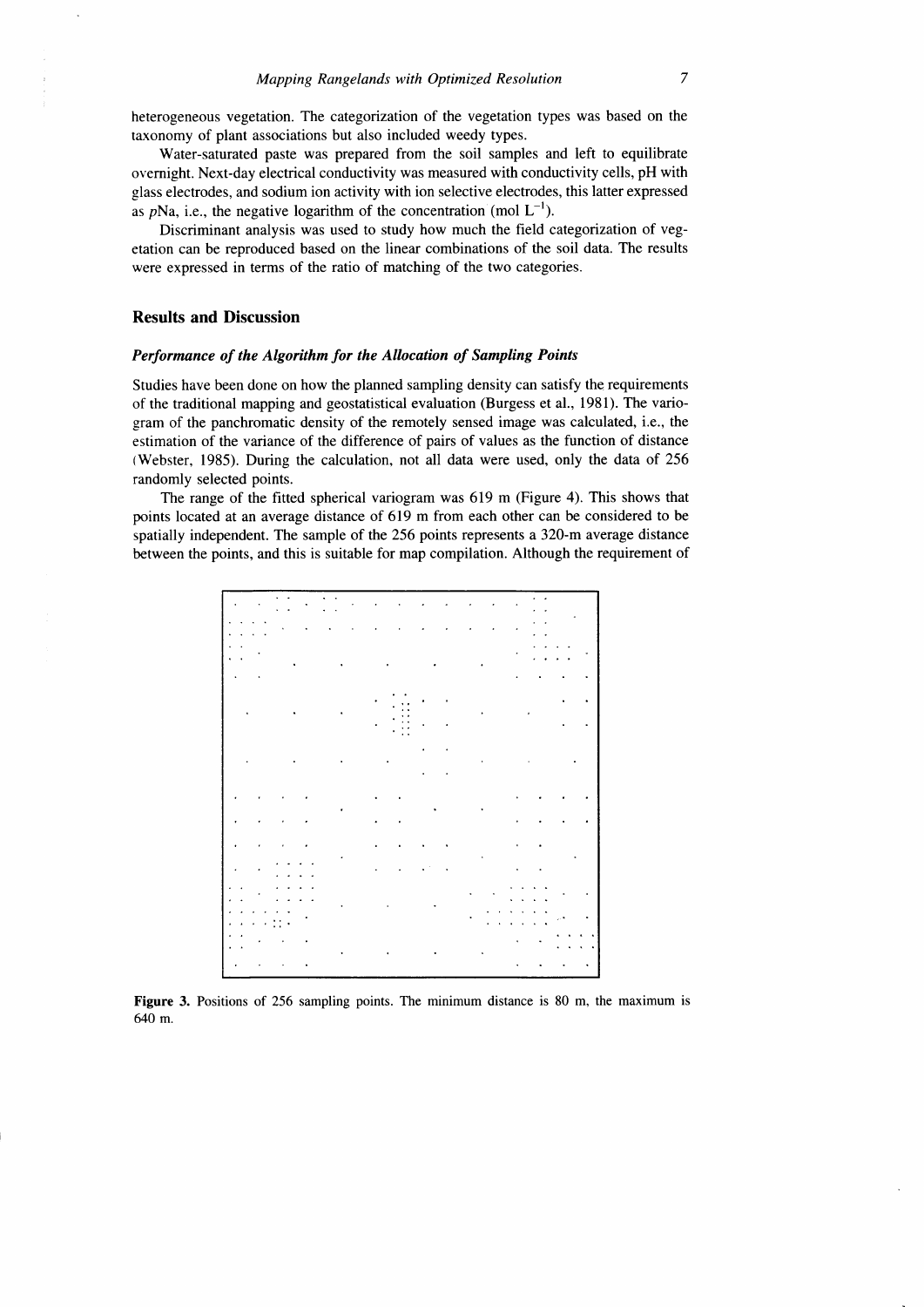T. Tóth and M. Kertész



Figure 4. Semivariogram of the panchromatic density of the SPOT image.  $C0 =$  nugget,  $C1 =$  sill,  $a = range of the semivariogram,  $SS = sum of squares of the fitted semivariogram model.$$ 

the spatial stationarity condition is not assumed to be met in the image and the points are not allocated in a regular or random arrangement, the variogram indicates that the selection of the number of sampling points was adequate.

On the other hand, the semivariogram of the electrical conductivity of the 0- to 10-cm layer (Figure 5) showed a relatively low nugget/sill ratio  $(0.27)$  and a range similar to that of the panchromatic density calculated from random points (589 m). The other measured properties showed similar ranges (471-702) and low nugget ratios (0.2-0.47) as well. The similarity of the semivariogram parameters suggests that the spatial patterns of the vegetation (reflected by the image) and the soil properties are correlated. Nevertheless, the spatial distribution of the soil properties is "smoother" than that of the vegetation. This is why they resulted in semivariograms of low nugget/sill ratio in spite of the uneven sampling arrangement.

## Separation of the Vegetation Categories on the Basis of Soil Properties

The soil chemical data were used to examine whether the vegetation categories distinguished in the field match the grouping that is based on the similarities of the soil properties. This task is the opposite to that solved during the routine mapping of solonetzic soils, but it is convenient for the quantification of the power of the soil-vegetation relationship and for deciding which are the easily predictable vegetation categories. This task





the fir ft: ún

bGs dl-n,1ia æl war f l0-15 cu each ( tEEdEtr | **ycer** |

h de war g \*rnL  $\bf{d}$ rytrdhc  $\blacksquare$ frm :d!ro bpHr du



Lee ftIt\*h IEHI-. Agnais-|H F

Loess ster **.Achillea-F**o Artemisia-Agrostis-Alopee Itomd F

Loess steppe Achillea-Festuca Artemisia-Festuca Agrostis-Alopecu Humid F

SP. saturation per activity  $\mod L^-$ \*Significance of / \*\*Significance of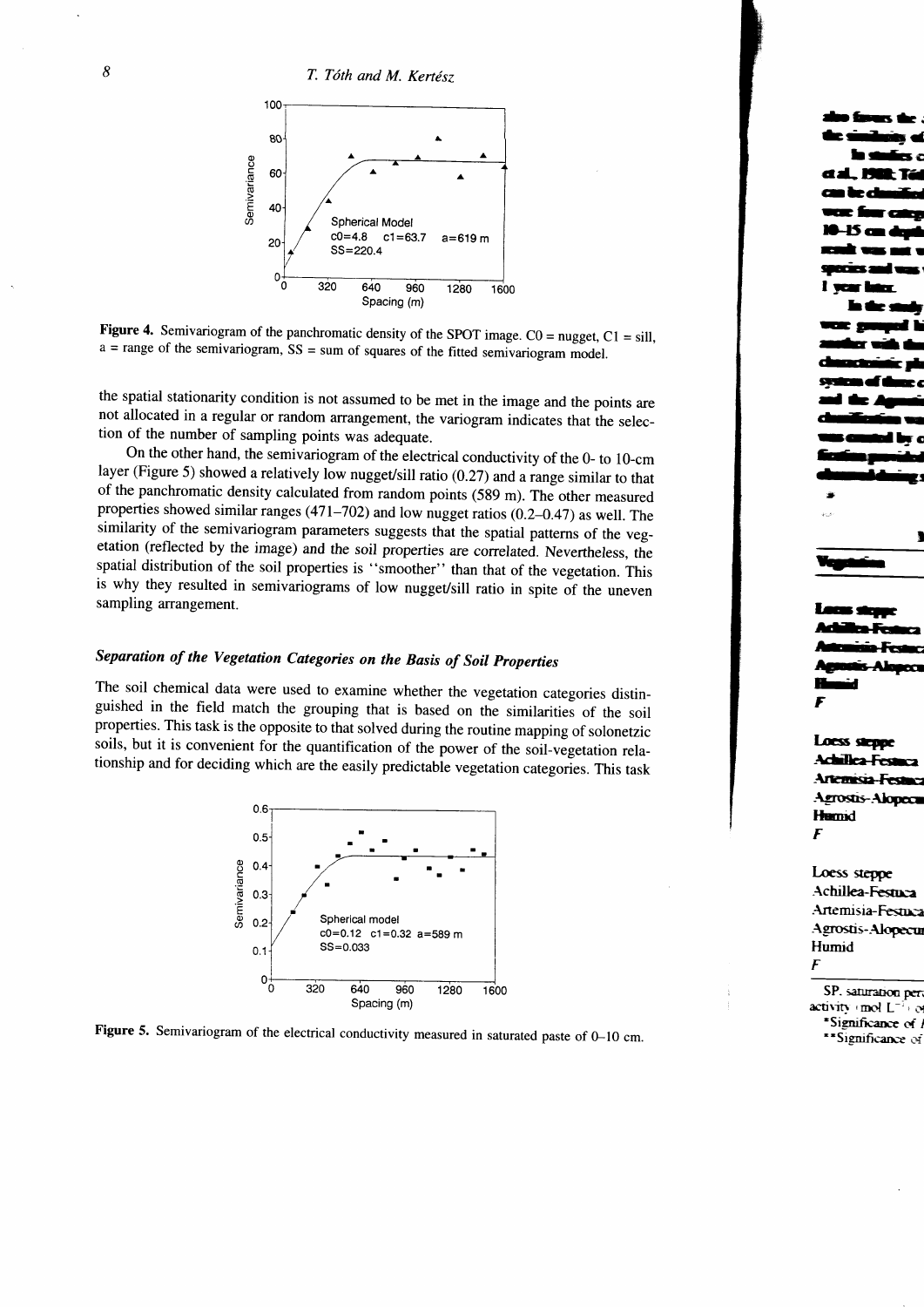tise favors the compilation of a hierarchical system of vegetative associations based on the similarity of soil properties.

In studies carried out in smaller areas, comprising three to four associations (Rajkai et al., 1988; Tóth et al., 1991a), it became evident that, based on soil properties, the points can be classified relatively precisely by clustering and discriminant analysis. When there were four categories, the discriminant analysis based on the soil properties of 0-5 and  $1.15$  cm depths classified the categories with a precision of approximately 80%. This result was not worse than that received by the linear combination of the cover of plant species and was very similar to the precision received during a repeated field classification 1 vear later.

In the study area, about 60 vegetation categories were distinguished in the field and were grouped hierarchically in three steps, finally yielding one system with five and another with three vegetation categories (Table 2). The categories were named after the characteristic plant associations (see Table 1 and Figure 2). As Tables 3 and 4 show, the system of three categories was received by uniting the loess steppe with Achillea-Festuca and the Agrostis-Alopecurus with humid vegetation categories. The precision of the classification was expressed by the classification matrix of discriminant analysis, which was created by comparing the original field categorization of observations to the classification provided by the discriminant scores. In Table 3, out of 14 total loess steppe cases observed during sampling, the discriminant function classified six (43%) into this category

| Mean values of the soil properties of the five categories |       |                      |         |           |           |  |  |
|-----------------------------------------------------------|-------|----------------------|---------|-----------|-----------|--|--|
| Vegetation                                                | Cases | SP                   | EC      | pH        | pNa       |  |  |
|                                                           |       | 0- to 10-cm samples  |         |           |           |  |  |
| Loess steppe                                              | 14    | 59                   | 0.052   | 6.17      | 2.54      |  |  |
| Achillea-Festuca                                          | 34    | 55                   | 0.049   | 5.98      | 2.28      |  |  |
| Artemisia-Festuca                                         | 77    | 54                   | 0.152   | 7.10      | 1.57      |  |  |
| Agrostis-Alopecurus                                       | 61    | 58                   | 0.088   | 6.33      | 1.88      |  |  |
| Humid                                                     | 20    | 52                   | 0.120   | 7.43      | 1.71      |  |  |
| F                                                         |       | $2.49*$              | 22.00** | $26.56**$ | 38.10**   |  |  |
|                                                           |       | 10- to 20-cm samples |         |           |           |  |  |
| Loess steppe                                              |       | 55                   | 0.080   | 6.91      | 2.26      |  |  |
| Achillea-Festuca                                          |       | 54                   | 0.103   | 6.74      | 1.91      |  |  |
| Artemisia-Festuca                                         |       | 62                   | 0.247   | 7.98      | 1.43      |  |  |
| Agrostis-Alopecurus                                       |       | 59                   | 0.121   | 6.98      | 1.77      |  |  |
| Humid                                                     |       | 60                   | 0.151   | 7.93      | 1.61      |  |  |
| F                                                         |       | $2.66*$              | 24.41** | $25.21**$ | $19.44**$ |  |  |
|                                                           |       | 20- to 30-cm samples |         |           |           |  |  |
| Loess steppe                                              |       | 61                   | 0.115   | 7.27      | 2.14      |  |  |
| Achillea-Festuca                                          |       | 62                   | 0.180   | 7.27      | 1.72      |  |  |
| Artemisia-Festuca                                         |       | 72                   | 0.334   | 8.61      | 1.33      |  |  |
| Agrostis-Alopecurus                                       |       | 66                   | 0.153   | 7.51      | 1.69      |  |  |
| Humid                                                     |       | 64                   | 0.191   | 8.22      | 1.55      |  |  |
| F                                                         |       | $6.78**$             | 22.86** | $26.73**$ | 18.27*    |  |  |

| Table 2 |  |  |
|---------|--|--|
|         |  |  |

SP, saturation percentage; EC, electrical conductivity  $(S\ \overline{m^{-1}})$ ;  $\overline{p}$ Na, negative logarithm of the ion; activity (mol  $L^{-1}$ ) of Na<sup>+</sup>; all three cases were measured in saturated paste.

\*Significance of  $F$  is <0.05.

\*\*Significance of F is <0.001.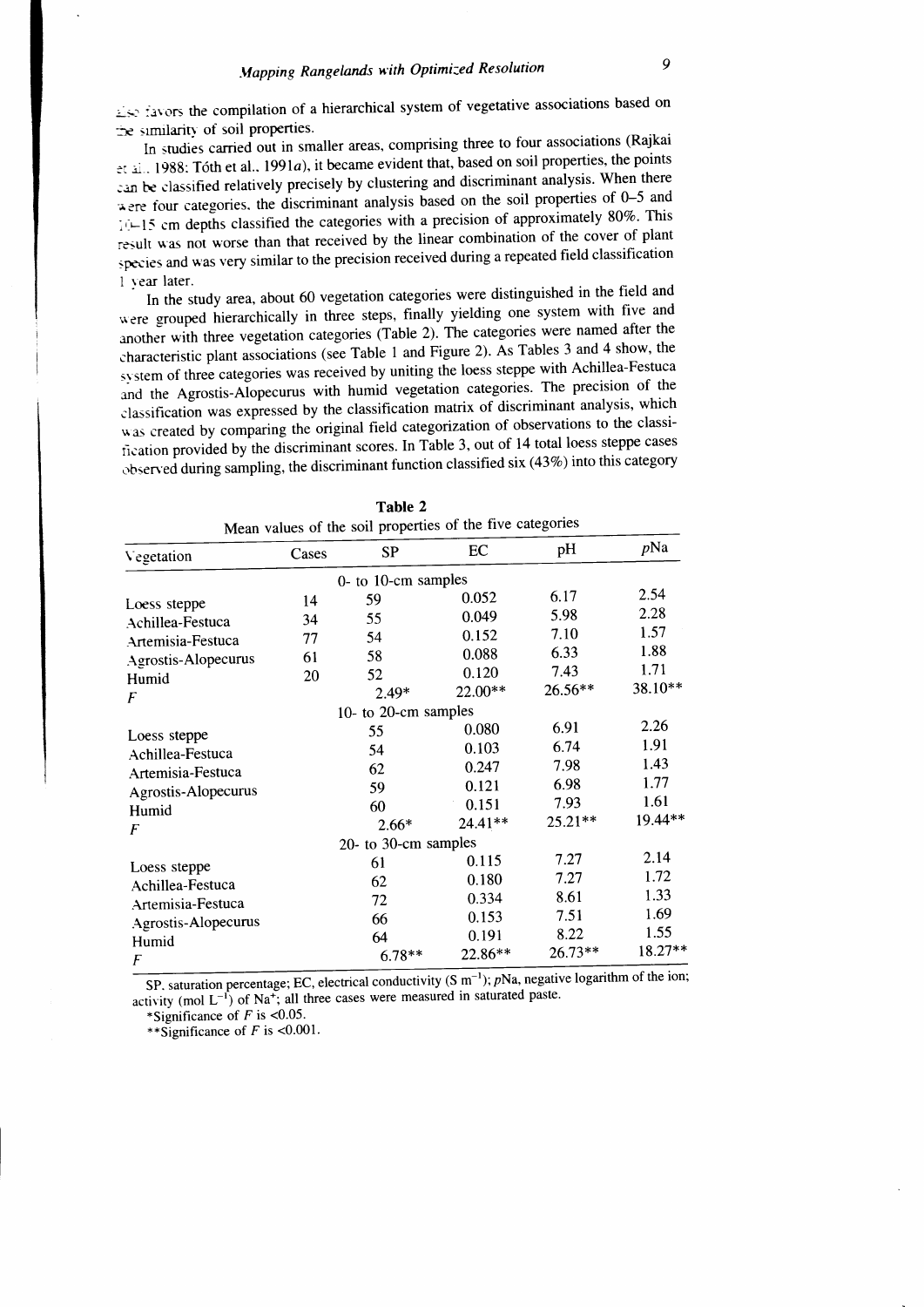|                     |                 |                               |       | ------- |       |                |
|---------------------|-----------------|-------------------------------|-------|---------|-------|----------------|
|                     | Actual<br>cases | Predicted category membership |       |         |       |                |
|                     |                 | <b>Steppe</b>                 | AchF  | ArF     | AnaA. | Humid          |
| Loess steppe        | 14              | 6                             |       |         | 3     |                |
|                     |                 | 43%                           | 29%   | 79      | 21%   | 0 <sub>r</sub> |
| Achillea-Festuca    | 34              | 6                             | 21    |         |       |                |
|                     |                 | 18%                           | 61%   | 129     | 34    | 6 <sup>q</sup> |
| Artemisia-Festuca   | 77              | 0                             | 5     | 49      | 10    | 13.            |
|                     |                 | $0\%$                         | 6%    | 644     | 13%   | 179            |
| Agrostis-Alopecurus | 61              | 5                             | 2     | 8       | 37    | 9              |
|                     |                 | 8%                            | $3\%$ | 139     | 61%   | 159            |
| Humid               | 20              | 0                             | 2     |         | o     | 16             |
|                     |                 | $0\%$                         | 10%   | 104     | 0%    | m4             |

Table 3 The classification matrix of the five categories received with discriminant analysis

Percent of "grouped" cases correctly classified is 63%. AchF. Achillea-Fester Festuca; and AgrA, Agrostis-Alopecurus.

and four into Achillea-Festuca, one into Artemisia-Festuca, three into Agentsia rus, and none into humid vegetation. Dividing the exact matches of the veg gories (located on the left-to-right diagonal) by the number of cases of the categories (column one), we receive  $(6 + 21 + 49 + 37 + 16)/(14 + 34 + 77 + 12)$ that is  $63\%$ .

Table 2 shows the means of electrical conductivity (EC), pH.  $\blacktriangleleft$  $(pNa)$  in the five-category system. The values of all these properties in all vegetative categories. The highest pH, EC, and  $p$ Na were found under  $\blacksquare$ Festuca vegetative category. The values of the soil properties of the Ad category and the loess steppe were very similar, and only the EC and planet 30-cm layer distinguish them. The soil properties of Agrostis-Alopecurus lea-Festuca vegetative categories are very similar in the 20- to 30-cm depth. has higher average EC and pH in the 0- to 10-cm layer. Comparing the category with the loess steppe and Achillea-Festuca vegetative categories. category had larger EC in the 0- to 10-cm layer than the other two. Acco significance of F, except for the saturation percentage of the  $0-10$  and 10-2 it was proved that the means in the vegetation categories are not the sa significance level was less than 0.0005.

The discriminant analysis showed that in the case of the five-category a match of the observed vegetation categories and those predicted on the base properties was  $63\%$  (Table 3). The most important variable in the predict negative logarithm of sodium ion activity of the 0- to 10-cm layer and the EC to 30-cm layer. When the number of categories was reduced to three. the 75% (Table 4).

From the classification matrix, it is possible to infer the homogeneity of tion categories in terms of the predictability by the soil data. In the case of phic loess steppe and Achillea-Festuca vegetative categories, most of the tions fell into the other category, which indicates that the soil properties vegetation types do not differ much. The category of hygromorphic associ Agrostis-Alopecurus category, was rather heterogeneous. This was manifested

levels of 2 when class to The Unit vegetation. the solonet... ('Sigmond fication of the i.e., the sa tradition... eastern E: - there are Therefore \*\*

### Conclusions

This stud technique: keeping costs the mapped sampling measure f of the samp The sur heterogene optimal est sampling devariables at The  $-z$ correctly and possible the properties is the vegetati estimat: .: promising T

#### Classific

Achillea-Fest

Artemista-Fe

Agrostis-Auto

Percent of sia-Festuca, an



10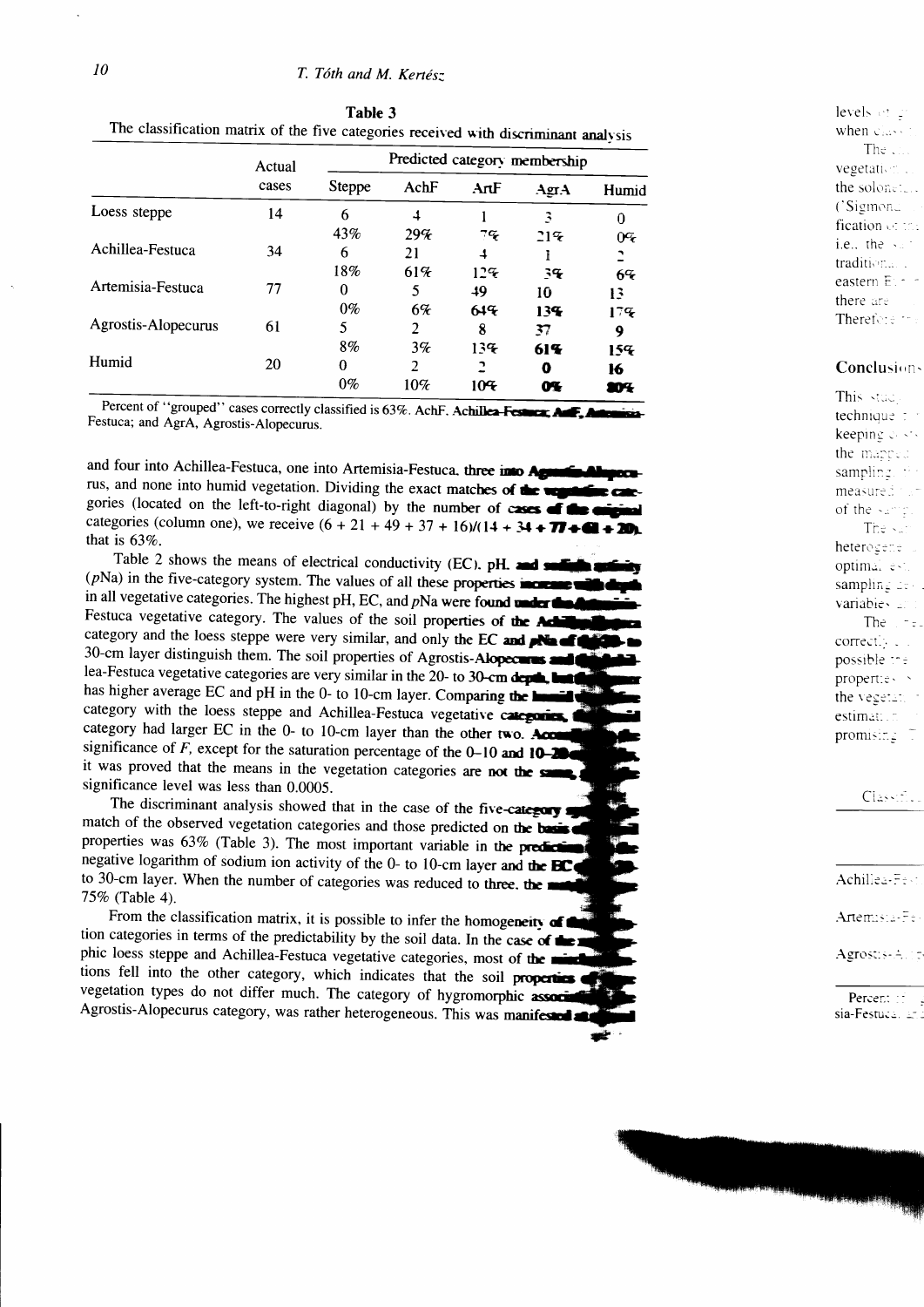**herets** of grouping because the most detailed categories are rather complex. Therefore **when classified with discriminant analysis, these categories are decomposed.** 

The chemical properties of the salt-affected soils studied can classify substantially the **ELENCO** categories. However, besides these, there are other important factors that affect the solution rangeland of Hortobágy, such as the water regime of the soil. Other authors **Segmond.** 1927: Magyar, 1928; Petrova, 1988) have previously written that the classifurther of the vegetation should consider the gradients of these two ecological conditions, 12. the salt concentration and moisture supply. This reasoning lead the way to the **EXAM** classification of dry and humid associations of the solonetz soils of central and extern Europe. Between the members of the two groups of associations (dry and humid) fuere are overlaps in the water regime and also in the values of the chemical properties. Therefore these properties do not classify the categories precisely.

#### **Conclusions**

This study is a part of a major project that aims to develop and test a cartographic extinal vegetation. This technique, besides keeping costs low and degree of spatial detail high, should provide optimal estimation of the mapped variables. One key operation is the sampling. During the planning of the seeming. three points should be considered: (1) the importance of the recorded and  $\equiv$ e $\equiv$ sured variables in the determination of the key properties of the survey, (2) the cost  $\mathbb{R}^d$  the sampling and analyses, and (3) the spatial pattern of the studied variables.

The sampling points were arranged on the basis of a satellite image, assuming a very **Example 1** Exerogeneous vegetation pattern and that a varying sampling density is needed for the :Frrrnal estimation of the surveyed variables. We suggest this method for creating a .mtpling design for surveying such areas where the vegetation indicates well the surveyed . anables and the spatial pattern of the vegetation is very heterogeneous.

The linear combination of the soil variables calculated by discriminant analysis correctly classifies the vegetation for two-thirds of the points. This correspondence makes possible the use of vegetation data and remotely sensed images for the estimation of soil Froperties. Since the sampling and analysis of the soil properties are more expensive than the vegetation survey or remotely sensed data, the use of the latter data in the quantitative estimation of soil properties applying correlation techniques and coregionalization is promising (T6th et al., 1991b).

| Classification matrix of the three categories received with discriminant analysis |                 |         | Predicted category membership |           |
|-----------------------------------------------------------------------------------|-----------------|---------|-------------------------------|-----------|
|                                                                                   | Actual<br>cases | AchF    | ArtF                          | AgrA      |
| Achillea-Festuca                                                                  | 48              | 37      |                               | 6         |
| Artemisia-Festuca                                                                 | 77              | $77\%$  | 10%<br>55                     | 13%<br>17 |
| Agreetis-Alopecurus                                                               | 81              | 6%<br>8 | 72%<br>11                     | 22%<br>62 |
|                                                                                   |                 | 10%     | 14%                           | 76%       |

Table 4

Percent of "grouped" cases correctly classified is 75%. AchF, Achillea-Festuca; ArtF, Artemeisia-Festuca: and AgrA, Agrostis-Alopecurus.